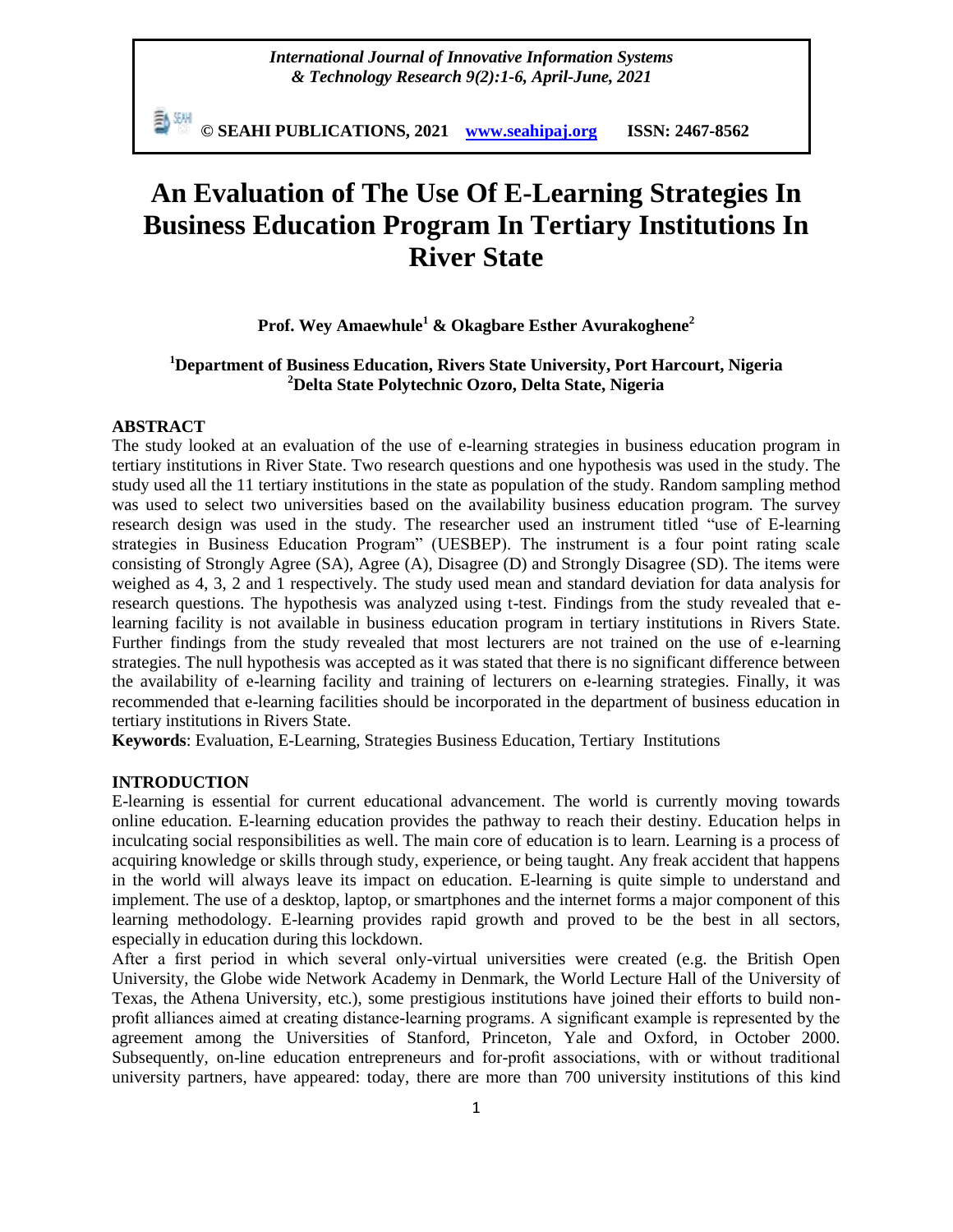## **Amaewhule & Okagbare** *….. Int. J. Innovative Info. Systems & Tech. Res. 9 (2):1-6, 2021*

(with initiatives distributed in all the continents), as well as more than 2000 corporate Universities. At the end of April 2001, the MIT announced that, within a 10 year program, its almost 2000 courses will be put on-line, available for free to everybody. In addition, technological advances have increased permanent education demands, which are becoming more and more widespread, eventually leading to permanent links between institutions and their graduates. In fact, life cycles of new technologies not only require new teaching paradigms, but also recurrent updating of courses. According to Christopher Galvin, President and CEO of Motorola, "Motorola no longer wants to hire engineers with a four year degree. Instead, we want our employees to have a 40 year degree"". Thus, besides institutions providing certified courses with a final diploma, there are a growing number of university consortia, organizations, publishers and industries aimed at developing and distributing on-line permanent instruction programs.

The activity of the Information Technology industry in the multimedia instructional sector has been very intense in the last few years. Currently, on the market, more than 100 different Learning Management Systems administer libraries for course storage and production, provide related information, and control course distribution and student interactive access. Like for all technologies approaching maturity, standardization activity is very intense in this phase to assure interoperability and ease of update and reuse of multimedia instructional products. Major changes are then taking place also in classical higher education institutions and universities, owing to the impact of new technologies and on the basis of the newcomers in the field. Universities have become pioneers in adapting to this new reality through the introduction of new technologies as a complement to on-site courses.

Among the several benefits of E-learning, we can list the following: it is usually less expensive to deliver, it is self-paced (usually, e-learning courses can be taken when they are necessary), it is faster (learners can skip material they already know), it provides consistent content (while in traditional learning different teachers may teach different material about the same subject), it works from anywhere and anytime (elearners can take training sessions when they want), it can be updated easily and quickly (online elearning sessions are especially easy to keep up-to-date because the updated materials are simply uploaded to a server), it can lead to an increased retention and a stronger grasp on the subject (because of the many elements that are combined in e-learning to reinforce the message, such as video, audio, quizzes, interaction, etc.), it can be easily managed for large groups of students.

#### **Literature Review**

#### **E-learning in Nigerian Educational System**

In Nigeria, every year, about a million students apply for admission into various Universities in the country, but only about 10% of them get admitted into the Universities through Joint Admission and Matriculation Board (JAMB). The alternative to regular university schooling is e-learning. Unfortunately, the e-learning in Nigeria has not developed due to a number of factors which are as Oye et al. (2011) observed ranges from mass unawareness, low computer literacy level and cost, these factors according them were identified as critical in affecting the acceptability of e-learning by students and lecturers of Nigerian universities. Despite the emerging technologies challenges, the traditional process of teaching and learning, and the way education is managed in Nigeria there is increasing awareness on the use of Information and Communication Technologies (ICTs) in teaching and learning. Adomi and Kpangban noted that there are developments in the Nigerian education sector with regards to the application of ICT in institutions.

Technology enhanced learning, includes distance and online instruction, which are recognized as a viable tool necessary for preparing citizens to participate in the technologically driven global environment. The concepts computer-aided teaching and computer-aided learning have given birth to computer-aided instruction, which represents a combination of both teaching and learning. Access to instruction through the internet is flexible, ensures broad viability and availability of educational opportunities. It is cost effective system of instruction and learning materials can be accessed irrespective of time and space. The use of ICT in education has become more and more popular globally. E-learning according to Craige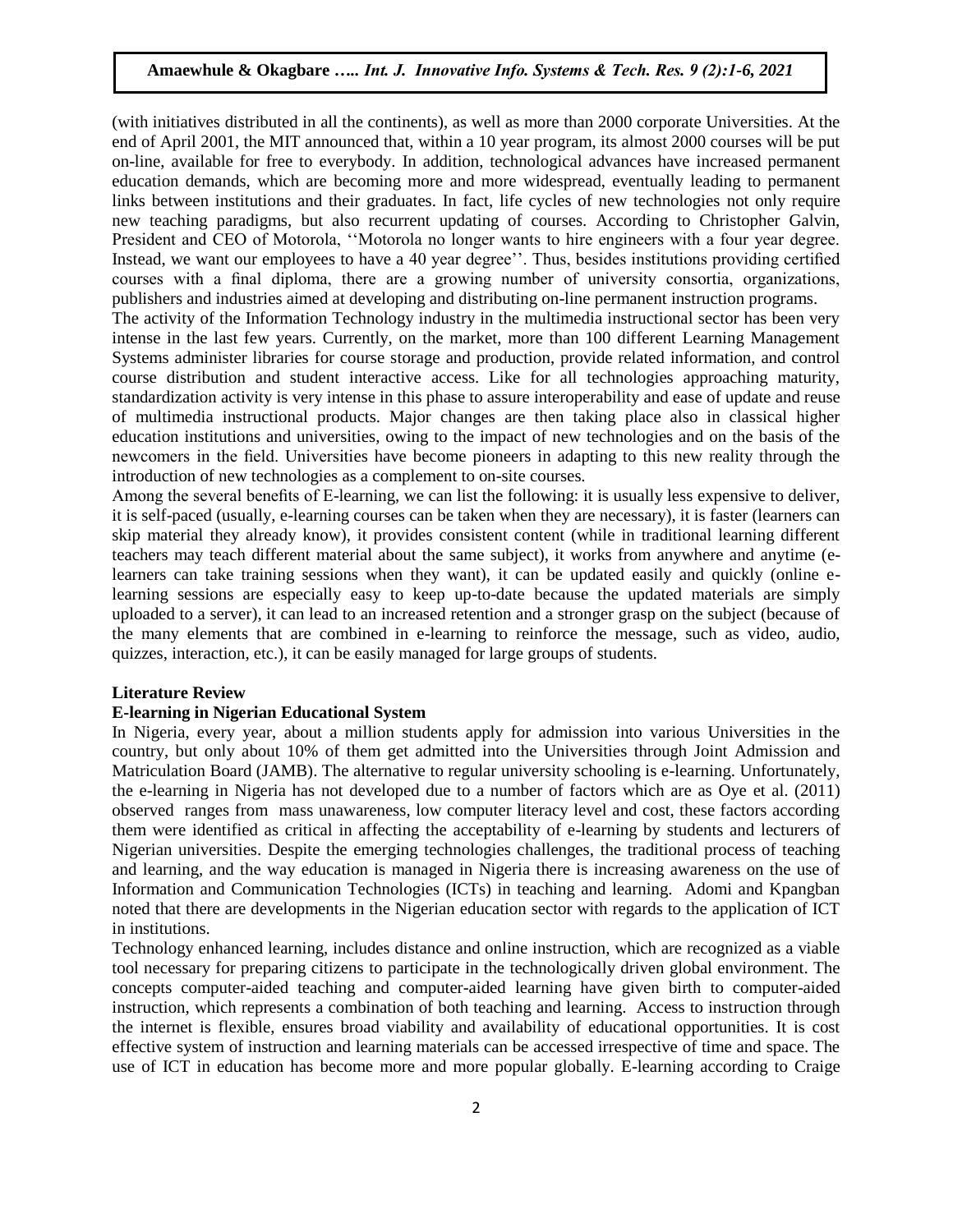(2011) is the computer and network enabled transfer of skills and knowledge for the diffusion of innovative teaching.

E-learning according to Rosenberg is the process by which people acquire skills or knowledge for the purpose of enhancing their performance through the internet or intranet and multimedia which leads to reinforced learning by means of video, audio, quizzes and other forms of interaction. Ahmad (2005) maintained that E-learning is all about learning with the use of technologies presumably computers and other modern day tools. E-learning involves the use of electronic technology to deliver education and training, to monitor learner"s performance and to report the learner"s progress. Hedge and Hayward (2004) view it as an innovative approach for delivering electronically mediated, well-designed, learnercentered and interactive learning environments to anyone, at any place, at any time. Its success is mainly based on its benefits and distinctive features; it is easily accessible, cost efficient, gives students the flexibility of learning, it helps provide uniform delivery to all users reducing chances of misinterpretations, as well as promoting team learning and collaboration. ICT applied to education is being deployed in varying modes from sector to sector; these range from basic e-learning or distant learning to the use of small device such as mobile phones. Education has shifted from the traditional form of education towards new methods of teaching and learning through the explosion of Information and Communication Technologies (ICT). The continuous advances in information technology have enabled the realization of a more distributed structure of knowledge transfer through the development of e-learning. The developing countries have embraced ICT and consequently e-learning so as to keep pace with unimaginable speed in the area of technology. The use of ICTs in Nigeria and African countries generally is increasing and dramatically growing. Economist Intelligence Unit in (2008) ranked Nigeria 62 among the nations in terms of the ability of a nation"s institutions to use ICT to achieve their mission and vision. Nigeria ranks below South Africa and Egypt – which ranked 39 and 57 respectively. Nigeria"s e-readiness ranking highlights the need to seek innovative solutions to improve teaching and learning (Tella et al, 2012). While there is a great deal of knowledge and information about how ICTs are being used in developed countries, there is not much information on how ICTs are being introduced into schools in developing countries (Beukes-Amiss and Chiware, 2012).

In Nigeria, such recent developments and awareness of the government on Information and communication technology (ICT) have opened an opportunity for the adoption of E-learning in delivering distance education (DE) for educating a vast mass of uneducated or less educated Nigerians (Ajadi, Salawu, and Adeoye, 2008)).

## **Purpose of the Study**

The study looked at evaluation of the use of E-learning strategies in business education program in tertiary institutions in River State. Specifically, the study sought to:

- 1. Find out the state of e-learning facilities in tertiary institutions in Rivers State
- 2. Find out if lecturers are trained on e-learning systems in tertiary institutions in Rivers State

## **Research Questions**

The study adopts the following research questions:

- 1. What is the state of e-learning facilities in tertiary institutions in Rivers State?
- 2. What is the level of training of lecturers on e-learning systems in tertiary institutions in Rivers State?

## **Hypothesis**

The hypothesis was tested at 0.05 level of significance.

1. There is no significant difference between lecturers' skills on e-learning systems and availability of E-learning facilities in tertiary institutions in Rivers State.

#### **Scope of the Study**

The study is limited to Rivers State tertiary institutions and the use of e-learning.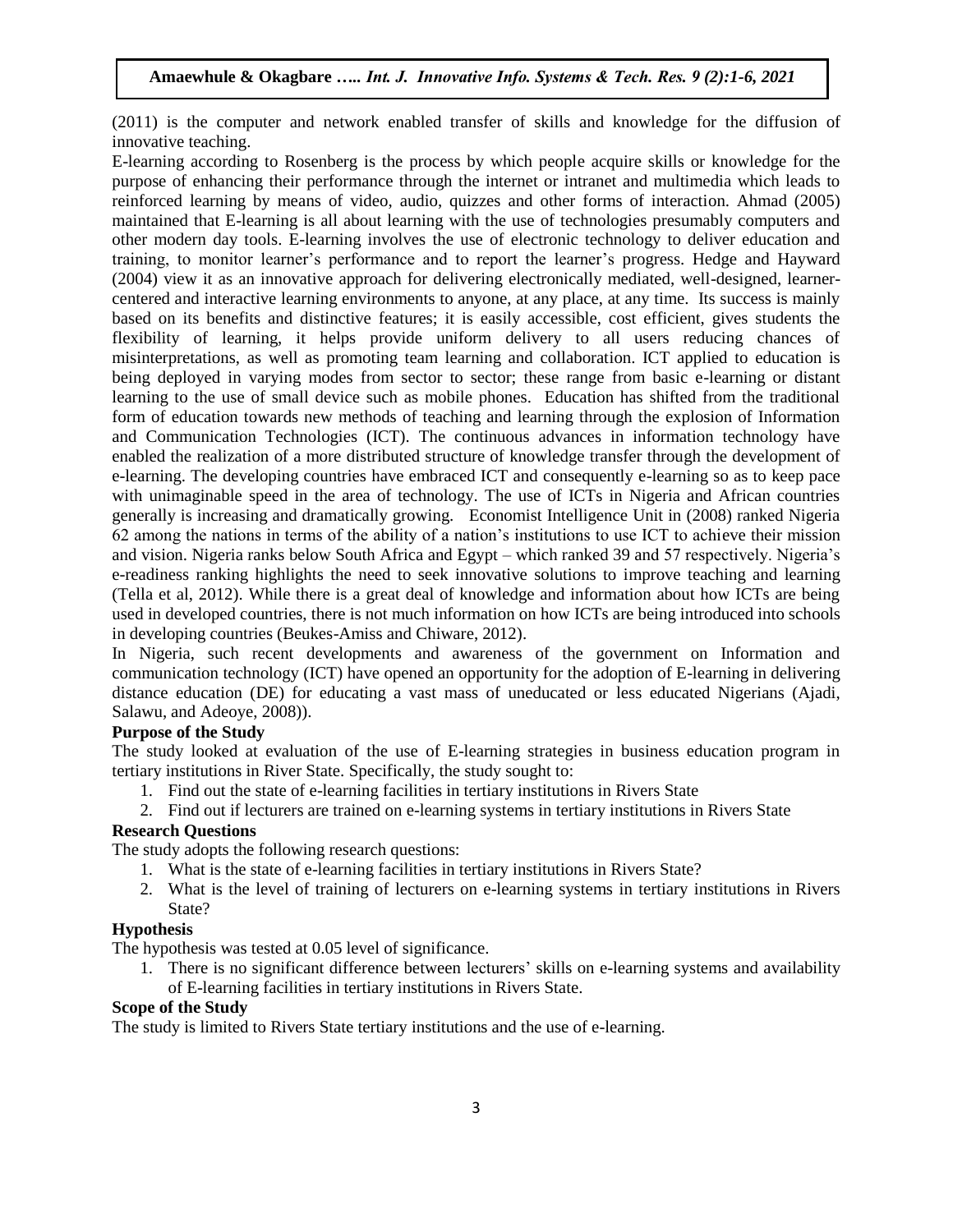# **METHODS**

The survey research design was used in the study. The population of the study consists of 11 tertiary institutions in the Rivers State. Random sampling method was used to select two universities based on the availability business education program. The researcher used an instrument titled "use of E-learning strategies in Business Education Program" (UESBEP). The instrument is a four point rating scale consisting of Strongly Agree (SA), Agree (A), Disagree (D) and Strongly Disagree (SD). The items were weighed as 4, 3, 2 and 1 respectively. The study used mean and standard deviation for data analysis for research questions. The hypothesis was analyzed using t-test.

# **DATA ANALYSIS**

## **Research Questions 1**

*What is the state of e-learning facility in tertiary institutions in Rivers State?* Table 1: State of E-learning facility in tertiary institutions in Rivers State

| S/NO | <b>ITEMS</b>                                       | <b>MEAN</b> | <b>STANDARD</b>  | <b>DECISION</b> |
|------|----------------------------------------------------|-------------|------------------|-----------------|
|      |                                                    |             | <b>DEVIATION</b> |                 |
|      | E-learning facility is not available in business   |             |                  |                 |
|      | education department in Rivers<br>State            |             |                  |                 |
|      | Universities.                                      | 4.80        | 0.24             | Accepted        |
| 2    | Internet services are not available for e-learning |             |                  |                 |
|      | activities in business education department in     |             |                  |                 |
|      | Rivers State Universities.                         | 3.50        | 0.15             | Accepted        |
| 3    | The Universities do not have<br>budgetary          |             |                  |                 |
|      | provision for e-learning programs in business      |             |                  |                 |
|      | education department.                              | 4.50        | 0.21             | Accepted        |
|      | <b>GRAND MEAN</b>                                  | 4.30        | 0.20             | <b>Accepted</b> |

Findings obtained from research question 1, table 1 showed that item 1, 2 and 3 were all accepted to the various questions. This indicated that e-learning facility is not available in business education program in tertiary institutions in Rivers State.

#### **Research Questions 2**

*What is the level of training of lecturers on e-learning systems in tertiary institutions in Rivers State?* Table 2: Level of training of lecturers on e-learning systems in tertiary institutions in Rivers State

| S/NO           | <b>ITEMS</b>                                     | <b>MEAN</b> | <b>STANDARD</b>  | <b>DECISION</b> |
|----------------|--------------------------------------------------|-------------|------------------|-----------------|
|                |                                                  |             | <b>DEVIATION</b> |                 |
|                | Most lecturers do not have the required training |             |                  |                 |
|                | for e-learning programs in business education in |             |                  |                 |
|                | <b>Rivers State Universities</b>                 | 4.4         | 0.21             | Accepted        |
| $\overline{2}$ | The curriculum structures do not include e-      |             |                  |                 |
|                | learning training in business education programs |             |                  |                 |
|                | in Rivers State Universities.                    | 4.7         | 0.23             | Accepted        |
|                | <b>GRAND MEAN</b>                                | 4.6         | 0.22             | <b>Accepted</b> |

Findings obtained from research question 1, table 1 showed that item 1 and 2 were all accepted to the various questions. The study revealed that most lecturers are not trained on the use of e-learning strategies.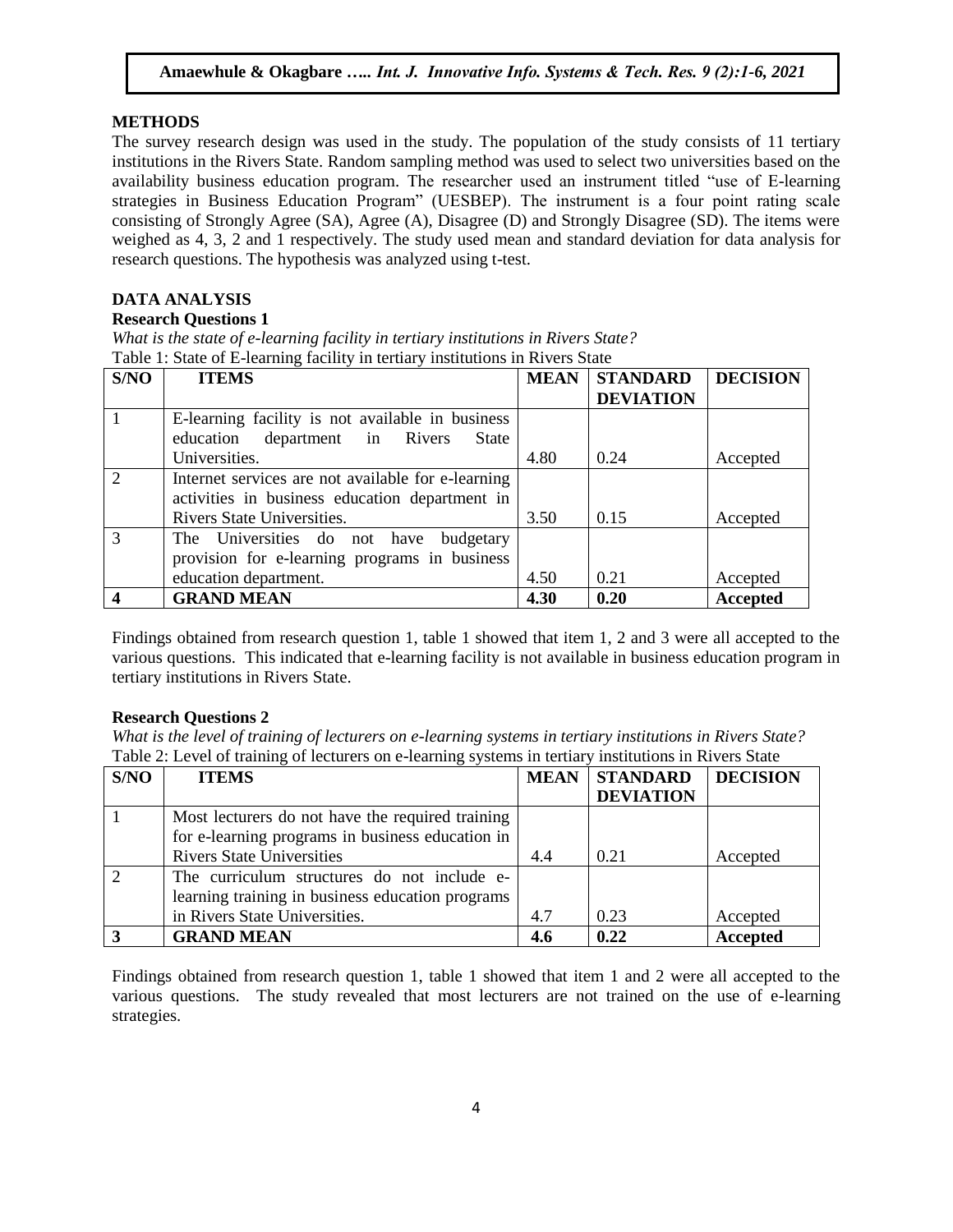# **Amaewhule & Okagbare** *….. Int. J. Innovative Info. Systems & Tech. Res. 9 (2):1-6, 2021*

#### **Hypothesis**

There is no significant difference between lecturer"s skills on e-learning systems and availability of Elearning facilities in tertiary institutions in Rivers State.

| Table 3: T-test Analysis between lecturer's skills on e-learning systems and availability of E-learning |  |  |  |  |
|---------------------------------------------------------------------------------------------------------|--|--|--|--|
| facilities in tertiary institutions in Rivers State                                                     |  |  |  |  |

| S/NO | <b>ITEM</b>                                                                       | N <sub>0</sub> | <b>MEAN</b> | <b>SD</b> | df | t-cal | t-crit. | Decision             |
|------|-----------------------------------------------------------------------------------|----------------|-------------|-----------|----|-------|---------|----------------------|
|      | lecturer's skills on e-learning systems                                           |                | 4.60        | 0.22      |    |       |         |                      |
|      | Availability of E-learning facilities in<br>tertiary institutions in Rivers State |                | 4.30        | 0.20      |    | 1.71  | 2.920   | <b>Not</b><br>Signf. |

The findings from the hypothesis revealed that t-calculated value of 1.71 is less than t-critical value of 2.920. This implies that the null hypothesis was accepted as it was stated that there is no significant difference between the availability of e-learning facility and training of lecturers on e-learning strategies.

#### **DISCUSSION**

The findings of research questions 1 revealed that e-learning facility is not available in business education program in tertiary institutions in Rivers State. This is in line with the view of Anene and Odumuh (2014) that technical infrastructure in developing countries is not highly developed, which means that phone-lines and Internet connections are unreliable or slow due to narrow bandwidth. Most users access the Internet in cyber cafes, with shared bandwidth, thus slow Internet connections, as not everyone has a personal computer or laptop. In Nigeria our problem is further worsened by the lack of adequate power.

Also, the findings of research question 2 revealed that most lecturers are not trained on the use of elearning strategies. This is in line with the opinion of Folorunso et al.(2006) observed that mass unawareness, low computer literacy level and cost were identified as critical factors affecting the acceptability of e-learning by students and lecturers of Nigerian universities.

Findings from the hypothesis revealed that there is no significant difference between the availability of elearning facility and training of lecturers on e-learning strategies. This is in accordance to the view of Olakulehin, who noted that infrastructures necessary for deploying an effective ICT platform is lacking in low-income countries like Nigeria.

#### **RECOMMENDATIONS**

Based on the findings of the study, it was recommended that those e-learning facilities should be incorporated in the department of business education in tertiary institutions in Rivers State.

## **REFERENCES**

- Ajadi T.O., Salawu, I.O. and Adeoye, F.A., (2008). Elearning and distance Education in Nigeria. The Turkish Online Journal of Educational Technology, 7(4), Article 7..
- Beukes-Amiss, B. C. and Chiware, E. R. T. (2007). "The impact of diffusion of ICTs into educational practices, how good or how bad?" A review of the Namibia situation. Available at: <http://www.dspace.unam.na:8443/dspace/bitstream/1995/244> /impact+diffusionICTedupdf.
- Ahmad, A. H. (2012). "Essentialities for e-learning: the Nigerian tertiary Institutions in question": Academic Research International. 2 (2), pp 286 – 219.
- Craig, W. (2007). Overview of the e-learning capital programme,